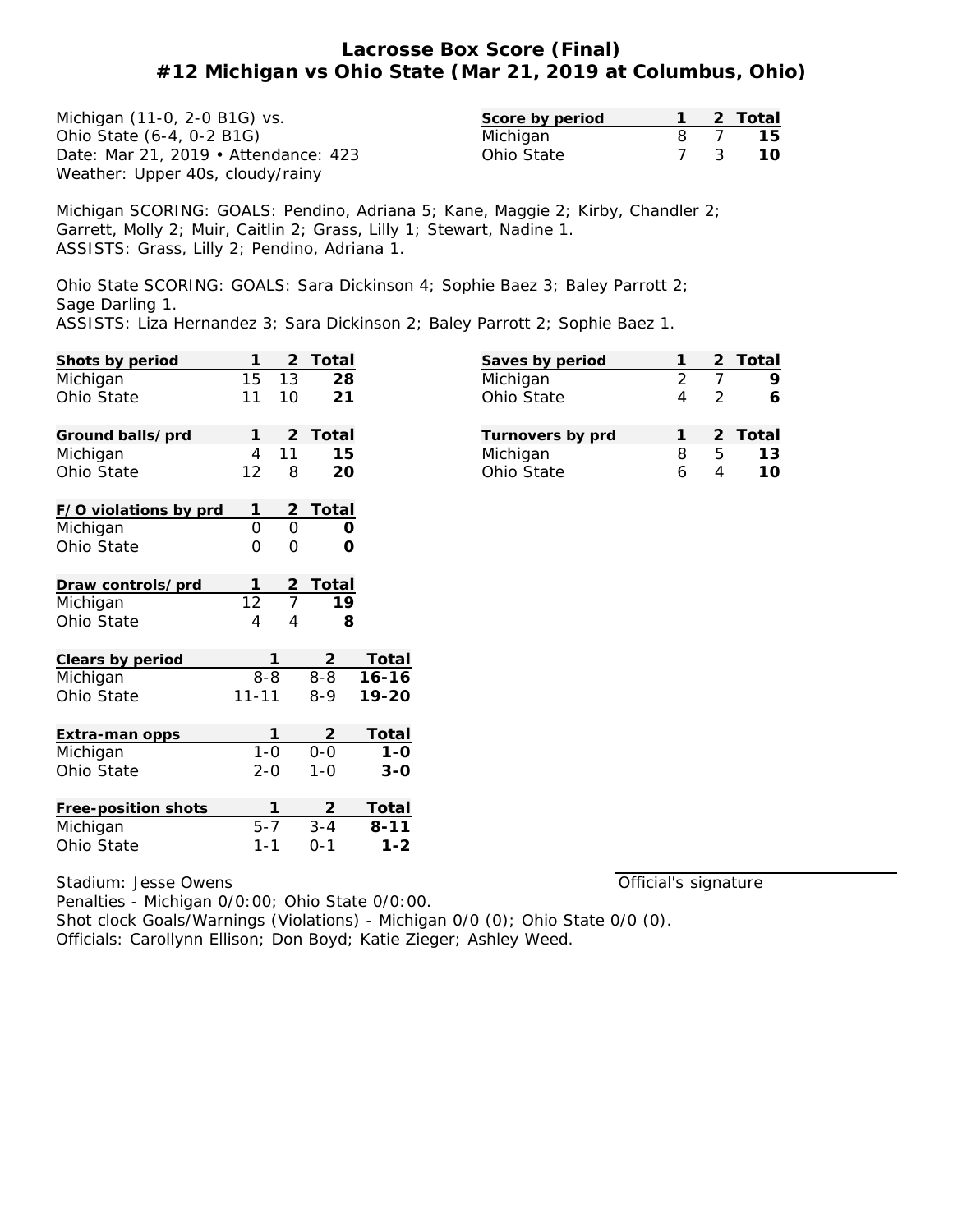**Lacrosse Box Score (Final) #12 Michigan vs Ohio State (Mar 21, 2019 at Columbus, Ohio)**

|     | Ohio State |                               |    |                |                          |     |                          |                          |                          |            |     |                |            |
|-----|------------|-------------------------------|----|----------------|--------------------------|-----|--------------------------|--------------------------|--------------------------|------------|-----|----------------|------------|
| Pos | ##         | Player                        | G  | A              | Pts Sh                   |     |                          | SO GB DC                 |                          | <b>FPS</b> | TO. | СT             | Pens       |
| g   | 1          | Jill Rizzo                    |    |                | $\qquad \qquad -$        |     |                          | 5                        |                          |            |     |                |            |
| m   | 2          | <b>Baley Parrott</b>          | 2  | 2              | 4                        | 4   | $\overline{4}$           | $\overline{\phantom{0}}$ | 4                        | $1 - 1$    | 1   | 1              |            |
| a   | 4          | Sophie Baez                   | 3  | 1              | 4                        | 4   | 4                        | $\overline{a}$           | 1                        |            | 3   |                |            |
| d   | 5          | <b>Caroline Mackrides</b>     |    |                |                          |     |                          | 3                        | 1                        |            |     | 3              |            |
| d   | 11         | Meg Camden                    |    |                | $\overline{\phantom{a}}$ |     | $\overline{\phantom{0}}$ | 1                        |                          |            |     | 1              |            |
| m   | 12         | Liza Hernandez                |    | 3              | 3                        | 5   | $\overline{4}$           | 1                        | $\overline{\phantom{0}}$ | $0 - 1$    | 1   |                |            |
| a   | 16         | Sara Dickinson                | 4  | $\overline{2}$ | 6                        | 5   | 5                        | $\overline{2}$           |                          |            | 1   |                |            |
| m   | 17         | Sage Darling                  | 1  |                | 1                        | 1   | 1                        |                          |                          |            |     |                |            |
| m   | 18         | Lindsey Epstein               |    |                |                          |     |                          | $\overline{2}$           |                          |            | 1   | 1              |            |
| m   | 23         | Hannah Gantt                  |    |                |                          |     |                          | $\overline{2}$           |                          |            |     | 1              |            |
| m   | 26         | Mackenzie Maring              |    |                |                          |     |                          | 1                        | $\overline{2}$           |            |     | $\overline{2}$ |            |
| m   | 32         | <b>Riley Ewing</b>            |    |                |                          |     |                          |                          |                          |            |     |                |            |
|     |            | -- Substitutes --             |    |                |                          |     |                          |                          |                          |            |     |                |            |
|     | 3          | Ali Beekhuizen                |    |                |                          | 2   | 1                        | 1                        |                          |            |     | 1              |            |
|     | 6          | Sarah George                  |    |                |                          |     |                          |                          |                          |            | 1   |                |            |
|     | 8          | McKayla Conti                 |    |                |                          |     |                          |                          |                          |            | 1   |                |            |
|     | 29         | Kimberly Apuzzo               |    |                |                          |     |                          |                          |                          |            |     |                |            |
|     | 30         | Cai Martin                    |    |                |                          |     |                          | $\overline{2}$           |                          |            |     |                |            |
|     | 36         | Maura McGregor                |    |                |                          |     |                          |                          |                          |            | 1   |                |            |
|     | 74         | Jaclen Moxley                 |    |                |                          |     |                          |                          |                          |            |     |                |            |
|     |            | Totals                        | 10 | 8              | 18                       | 21  | 19                       | 20                       | 8                        | $1 - 2$    | 10  | 10             | $0 - 0:00$ |
|     |            |                               |    |                |                          |     |                          |                          |                          |            |     |                |            |
| #   |            | <b>Minutes</b><br>Goalkeepers |    | GA             |                          | W/L |                          | <b>Saves</b>             |                          |            |     |                |            |
| 1   | Jill Rizzo | 60:00                         |    |                | 15                       |     |                          |                          | 6                        |            |     |                |            |

Loss-Jill Rizzo (6-4).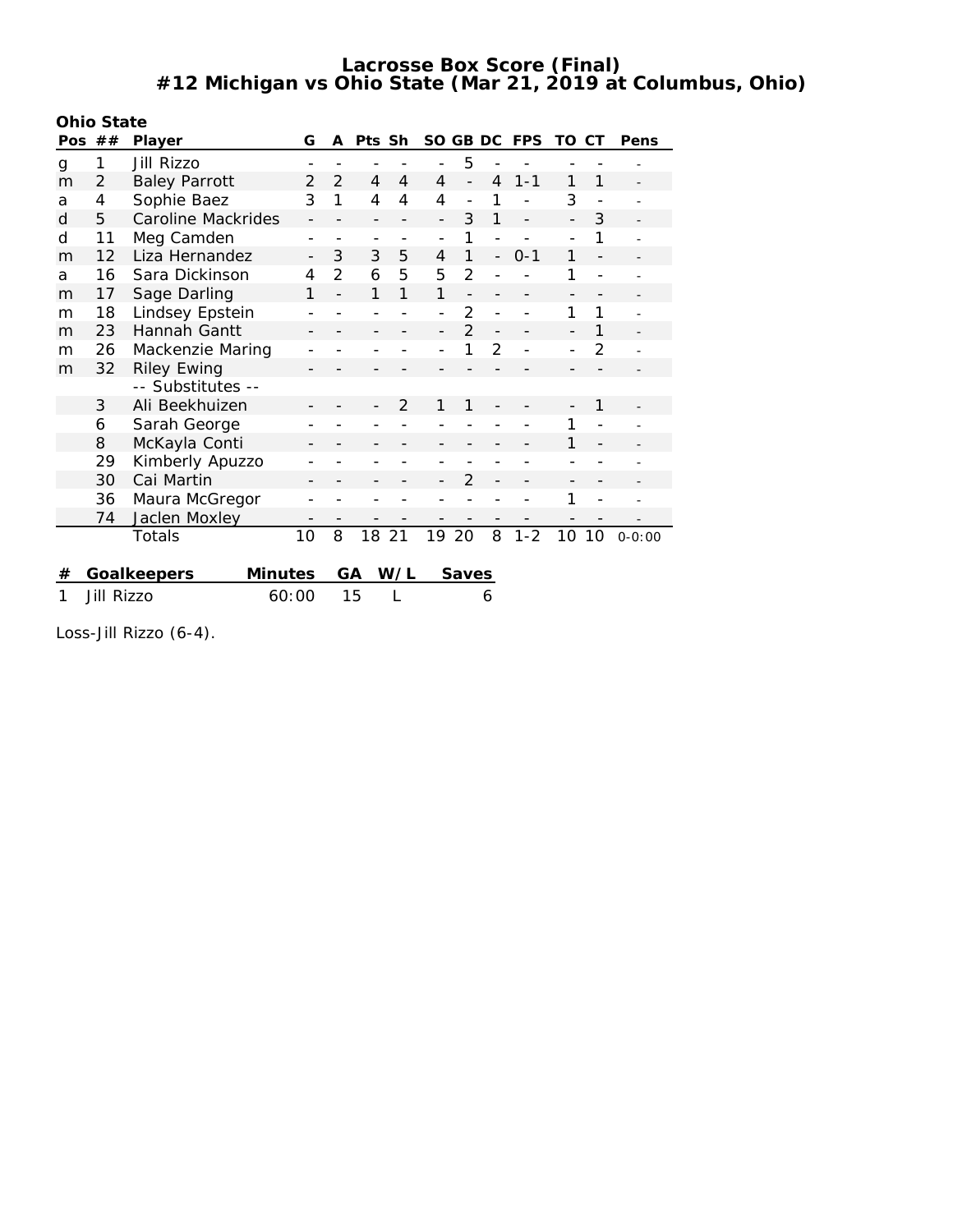**Lacrosse Box Score (Final) #12 Michigan vs Ohio State (Mar 21, 2019 at Columbus, Ohio)**

|    | Michigan       |                               |                |                          |                |     |                |                          |   |              |                |                |            |
|----|----------------|-------------------------------|----------------|--------------------------|----------------|-----|----------------|--------------------------|---|--------------|----------------|----------------|------------|
|    | Pos $##$       | Player                        | G              | A                        | Pts Sh         |     |                |                          |   | SO GB DC FPS | TO.            | СT             | Pens       |
| a  | 1              | Muir, Caitlin                 | 2              |                          | 2              | 2   | 2              |                          |   |              | 1              |                |            |
| m  | 9              | Kane, Maggie                  | $\overline{2}$ | $\overline{\phantom{a}}$ | $\overline{2}$ | 6   | 4              | $\overline{\phantom{0}}$ | 1 | $1 - 3$      | 1              |                |            |
| a  | 10             | Grass, Lilly                  | 1              | $\overline{2}$           | 3              | 2   | 2              | 1                        |   |              | 4              |                |            |
| d  | 14             | Whitaker, Sydney              |                |                          |                |     |                | 1                        | 5 |              |                | 1              |            |
| d  | 19             | Melidona, Quinn               |                |                          |                |     |                |                          |   |              |                |                |            |
| m  | 21             | Stewart, Nadine               | 1              |                          | 1              | 4   | $\mathfrak{D}$ | 1                        |   |              |                | 1              |            |
| m  | 23             | Garrett, Molly                | $\mathcal{P}$  |                          | $\overline{2}$ | 3   | 3              | $\overline{a}$           | 8 | $2 - 2$      | 1              |                |            |
| d  | 25             | Cummo, Casey                  |                |                          |                |     |                | 1                        |   |              |                |                |            |
| g  | 33             | Shane, Mira                   |                |                          |                |     | $\overline{a}$ | 8                        |   |              |                |                |            |
| d  | 39             | Burns, Gabby                  |                |                          |                |     |                |                          |   |              |                |                |            |
| a  | 41             | Pendino, Adriana              | 5              | 1                        | 6              | 5   | 5              | $\overline{\phantom{0}}$ |   | $4 - 4$      | 1              | $\overline{a}$ |            |
| d  | 77             | Richardson, Madiso            |                |                          |                |     |                | $\mathcal{P}$            |   |              |                | 3              |            |
|    |                | -- Substitutes --             |                |                          |                |     |                |                          |   |              |                |                |            |
|    | $\overline{2}$ | Granito, Catherine            |                |                          |                |     |                |                          |   |              |                |                |            |
|    | 5              | Garvey, Erin                  |                |                          |                |     |                |                          |   |              |                |                |            |
|    | $\overline{7}$ | Kirby, Chandler               | $\mathcal{P}$  |                          | $\overline{2}$ | 5   | 3              |                          |   | $1 - 2$      | $\overline{2}$ |                |            |
|    | 15             | Daly, Erin                    |                |                          |                | 1   |                |                          |   |              | 1              |                |            |
|    | 18             | Whitaker, Morgan              |                |                          |                |     |                |                          |   |              |                |                |            |
|    | 30             | Mead, Kaitlyn                 |                |                          |                |     |                |                          |   |              |                |                |            |
|    |                | Totals                        | 15             | 3                        | 18             | 28  | 21             | 15                       |   | 19 8-11      | 13             | 7              | $0 - 0:00$ |
| #  |                | <b>Minutes</b><br>Goalkeepers |                |                          | GA             | W/L |                | Saves                    |   |              |                |                |            |
| 33 |                | 60:00<br>Shane, Mira          |                |                          | 10             | W   |                |                          | 9 |              |                |                |            |
|    |                |                               |                |                          |                |     |                |                          |   |              |                |                |            |

Win-Shane, Mira (9-0).